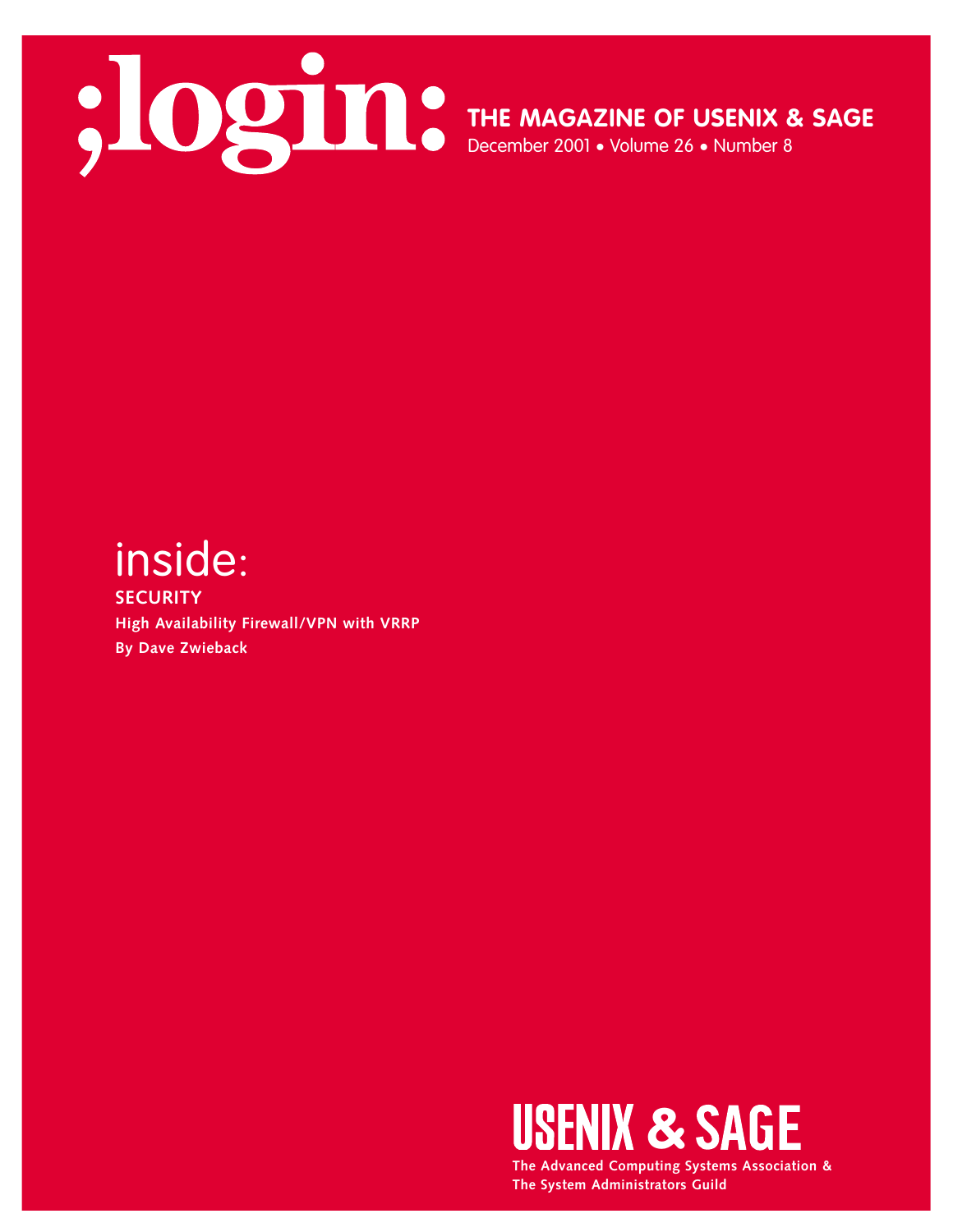# high availability firewall/VPN with VRRP

# **Introduction**

Internet connectivity has become mission-critical for many organizations, especially as they shift their connections to customers and partners from private lines to virtual private networks (VPNs). Not surprisingly, the availability requirements for Firewalls and VPNs have substantially increased. In this article, I discuss the implementation of a high availability (HA) Firewall/VPN using the Virtual Router Redundancy Protocol Monitored Circuit (VRRPmc). Specifically, I cover Check Point Firewall-1/VPN-1 version 4.1 SP3 running on appliances made by Nokia, with IPSO version 3.3. However, since most network equipment manufacturers currently support VRRP version 2 (RFC 2338) and VRRPmc, the general concepts discussed here apply to almost any HA network configuration.

# **Virtual Router Redundancy Protocol Monitored Circuit**

If static routing is used and a router fails, users have to manually change their configuration to point to a replacement router. Using dynamic routing protocols (RIP, OSPF, BGP, etc.) allows for route replacement to happen automatically after a timeout. While dynamic routing clearly provides higher availability than static routing, dynamic configurations are more difficult to manage and can result in significant network overhead. In addition, transition from a failed router may take an unacceptably long time, a condition known as "black hole" periods.

VRRP is designed to combine the simplicity of static routing with the high-availability features of dynamic routing. In a VRRP Monitored Circuit configuration, users point to a static IP address of a virtual router. This virtual router has valid IP and MAC addresses, which under normal conditions are "owned" by the master router (i.e., the master forwards packets sent to the IP address of the virtual router and responds to appropriate ARP requests). In the event of master router failure, a standby backup

router becomes master and assumes ownership of the virtual router (see Diagram 1). Typically, users experience no downtime during failure.

Each virtual router must have a Virtual Router Identifier (VRID) in the range of 1 to 255. Although each virtual router may have more than one IP address, all the IP addresses of a particular virtual router are associated with one MAC address (from the address block assigned by IANA specifically for VRRP), and the VRID is the last octet: 00:00:5E:00:01:VRID. Thus, while two virtual routers with the same VRID can successfully exist on different LANs, VRIDs must be unique on a particular LAN to prevent MAC address conflicts.

A physical VRRP router may participate in (or "back up") more than one virtual router. For instance, a router

may be master for one VRID and backup for another – a typical "active-active" configuration, illustrated in Diagram 2. This scenario is useful for load balancing between two (or more) routers, and offers increased performance in addition to high availability.

#### **by Dave Zwieback**

Dave Zwieback is the technical director of inkcom (*http://www. inkcom.com*), a company that specializes in system, network, and security architecture.



*zwieback@inkcom.com*

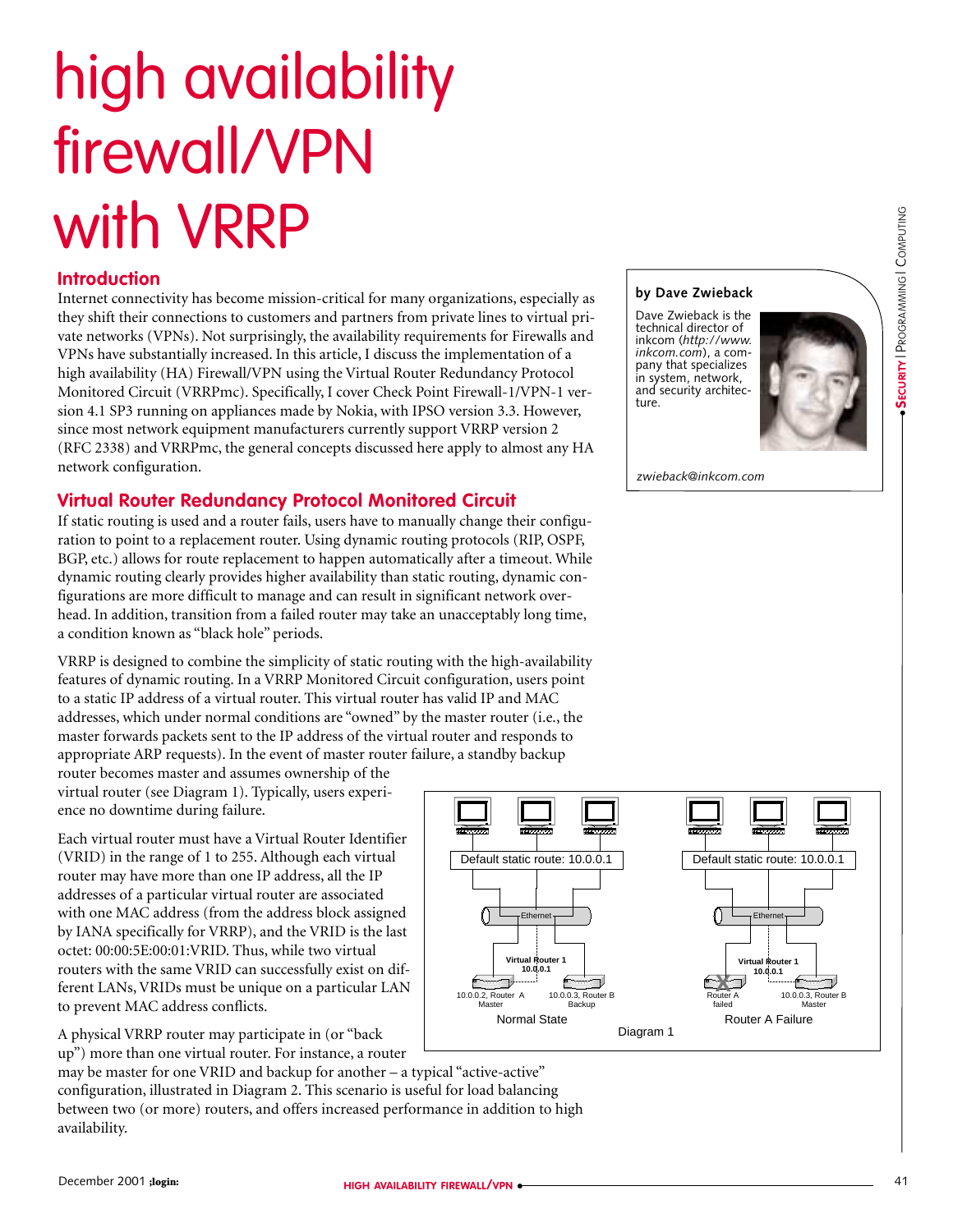

To determine which VRRP router is master or backup at any given time, each router must be assigned a priority value between 1 and 255 for each VRID. The router with the highest priority is the master. The master sends periodic advertisement messages to a special VRRP multicast address, 224.0.0.18. The frequency of these messages is typically 1 second, which can be changed by adjusting the "Hello Interval." When the master stops sending messages (for instance, in case of complete failure like a power outage), the backup router with the highest priority will take over the virtual router after a brief (<< 1 second) timeout.

For example, in an active-active configuration, detailed in Diagram 2, priorities can set be as follows:

|          | VRID 1 | <b>VRID 101</b> |  |
|----------|--------|-----------------|--|
| Router A | 100    | 95              |  |
| Router B | 95     | 100             |  |

In this setup, Router A is master for VRID 1 and backup for VRID 101; Router B is master for VRID 101 and backup for VRID 1. Should Router A fail, VRID 1 is transferred to Router B, because it has the highest priority (95) of all routers participating in VRID 1 at that point. Since, Router B still has the highest priority (100) for VRID 101, the failure of Router A does not have any effect on VRID 101.

If a router with a higher priority than the current master comes online (for instance, a failed master router is fixed and becomes available), the virtual router moves to the router with the highest priority. Once again, users should not experience any downtime.

One of the most important differences between VRRPmc and VRRP (version 2) is how interface failure is treated. In VRRPv2, when an interface fails, only the failed one is transferred to the backup. On the other hand, in a VRRPmc configuration, the router can be configured to constantly monitor its physical interfaces (thus "monitored circuit"), and in case any of them fail, *all* the affected VRIDs are transferred to the backup. VRRPmc prevents asymmetric routing, which is required for the proper operation of the Check Point Firewall-1/VPN-1 in an HA configuration.

With either VRRPv2 or VRRPmc, the failover is accomplished by reducing the priority for the affected VRIDs by a specified amount (known as the "Priority Delta"). Once the priority of the master is lower than that of any of the backup routers, those with the highest priority immediately take over the VRIDs. Once again, the users should not experience a significant connectivity outage.

On a final note, VRRP is supposed to provide for strong authentication between participating routers, but currently the only choices on the Nokia platform are either no authentication or simple text passwords. It is highly recommended that the latter be used, especially in potentially "hostile" firewall environments.

# **Configuring VRRPmc on Nokia Appliances**

The following is a sample Nokia appliance VRRPmc configuration, as detailed in Diagram 3. There are three networks: External, Internal, and DMZ. The two firewalls, A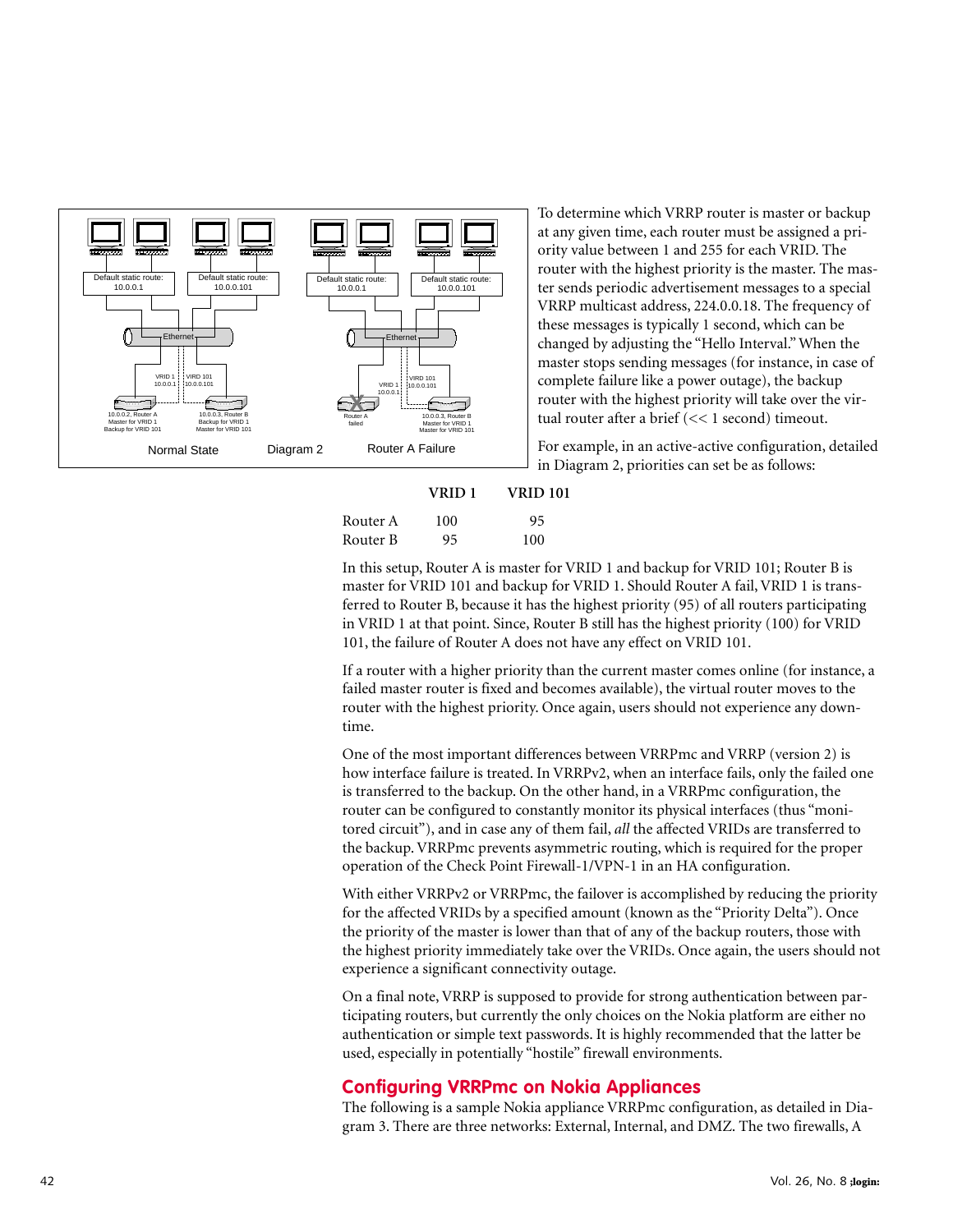

and B, are connected to all three networks, and are also connected to each other via a crossover cable for Firewall-1 state synchronization (discussed below). Under normal conditions, Firewall A will serve as master for the three VRIDs (one on each network), while Firewall B will serve as backup.

The VRRPmc configuration can be accessed through the Voyager interface by going to Config→Router Services→VRRP menu. The VRRP settings for this configuration are summarized in the following table. Note that all the VRIDs are set up in monitoredcircuit mode.

|                           | Router A<br><b>Master</b>    | <b>Router B</b><br>Backup    |  |  |
|---------------------------|------------------------------|------------------------------|--|--|
| External Interface        | 10.0.1.2                     | 10.0.1.3                     |  |  |
| Virtual Router (VRID)     | 1                            |                              |  |  |
| Priority                  | 100                          | 95                           |  |  |
| Hello Interval            | 1                            |                              |  |  |
| Backup IP (VRRP IP)       | 10.0.1.1                     |                              |  |  |
| <b>Monitor Interfaces</b> | Internal, Priority Delta: 10 |                              |  |  |
|                           | DMZ, Priority Delta: 10      |                              |  |  |
| Authentication            | Simple Password: ViP1        |                              |  |  |
| Internal Interface        | 10.0.2.2                     | 10.0.2.3                     |  |  |
| Virtual Router (VRID)     | $\overline{2}$               |                              |  |  |
| Priority                  | 100                          | 95                           |  |  |
| Hello Interval            | 1                            |                              |  |  |
| Backup IP (VRRP IP)       | 10.0.2.1                     |                              |  |  |
| <b>Monitor Interfaces</b> | External, Priority Delta: 10 |                              |  |  |
|                           | DMZ, Priority Delta: 10      |                              |  |  |
| Authentication            | Simple Password: ViP2        |                              |  |  |
| DMZ Interface             | 10.0.3.2                     | 10.0.3.3                     |  |  |
| Virtual Router (VRID)     | 3                            |                              |  |  |
| Priority                  | 100                          | 95                           |  |  |
| Hello Interval            | 1                            |                              |  |  |
| Backup IP (VRRP IP)       | 10.0.3.1                     |                              |  |  |
| Monitor Interfaces        | Internal, Priority Delta: 10 |                              |  |  |
|                           |                              | External, Priority Delta: 10 |  |  |
| Authentication            | Simple Password: ViP3        |                              |  |  |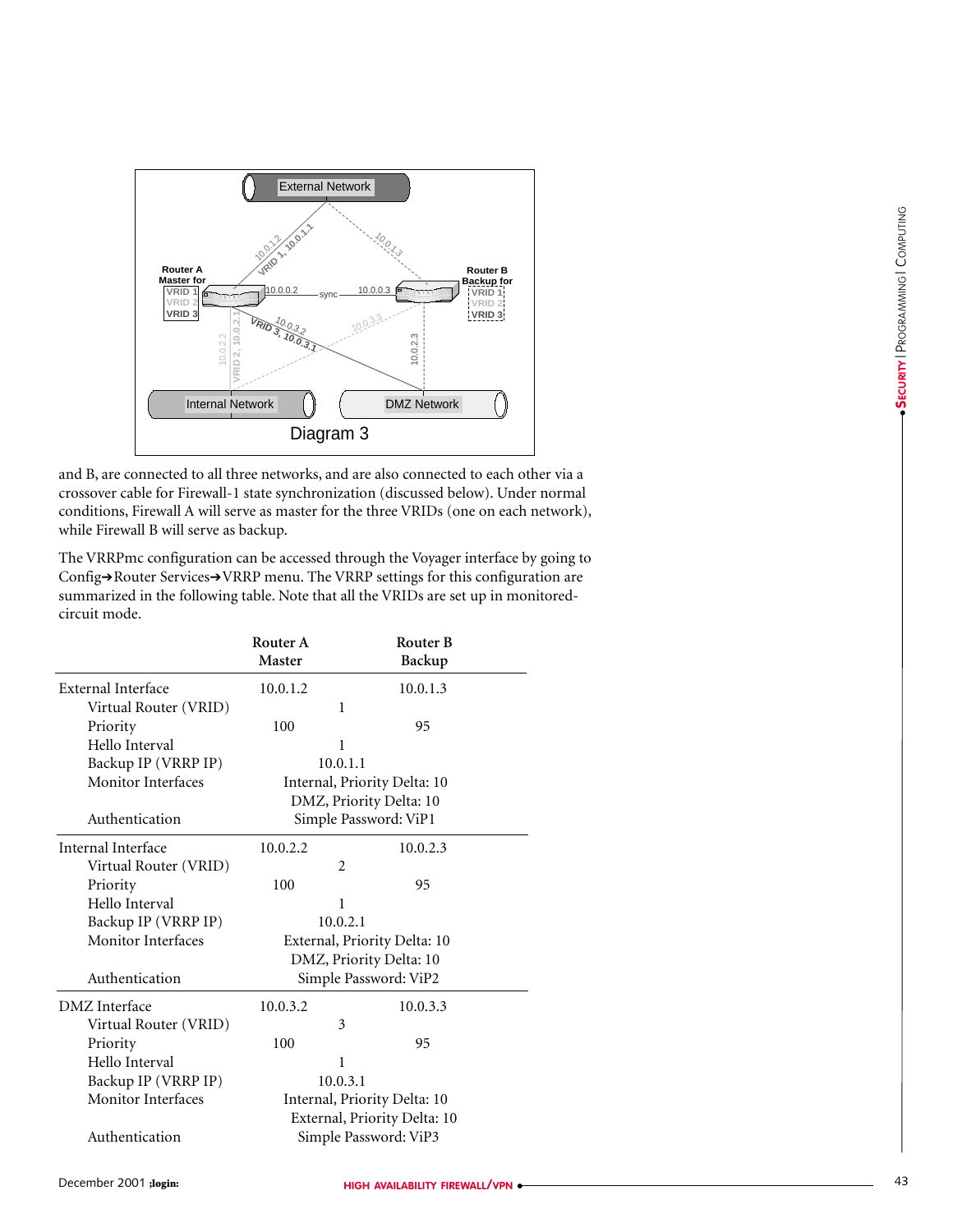Each interface is configured to monitor two other interfaces (the only interface that is not monitored is the one used for firewall state synchronization). Thus, in case any of the monitored interfaces fails on Firewall A, the priority of all the VRIDs will be reduced to 90 (original priority of 100 minus Priority Delta of 10). Since the priority of the backup for these VRIDs is 95, all the VRIDs will be immediately transferred to Firewall B, which will become the new master. If Firewall A comes back online with priority higher than 95, it will take over the VRIDs once again.

#### **Configuring HA Firewall-1/VPN-1 with Gateway Clusters**

There are three steps involved in configuring the Check Point Firewall-1/VPN-1 for high availability:

- 1. Configuring the state synchronization
- 2. Configuring Gateway Clusters
- 3. Allowing VRRP traffic in the rule base

### **STEP 1**

Check Point Firewall-1/VPN-1 keeps track of all connections in its state table. In order to facilitate failover between two (or more) firewalls, this state information needs to be synchronized. On each firewall, the \$FWDIR/conf/sync.conf file must contain a list (IP addresses or resolvable names) of all the firewalls that the state table should be synchronized with. In addition, a "control path" must be established between the firewalls, using the fw putkey command. Furthermore, since state information is exchanged approximately every 100 milliseconds, it is recommended that a separate network interface be dedicated to the task on each firewall and that time is synchronized between the firewalls as well, for instance, using xntp. A typical configuration is presented in Diagram 3.

With the firewall states synchronized, when the master fails, connections originally passing through the master continue through the backup uninterrupted. (\$FWDIR/lib/table.def can be modified to include or exclude specific tables or protocols from state synchronization). One visible difference during the failover period is in the firewall log, where the *origin* of log entries will now be the backup instead of the original master firewall.

#### **STEP 2**

With the introduction of Gateway Clusters, Check Point has considerably simplified HA firewall and VPN configuration. A Gateway Cluster is a virtual firewall, which consists of two or more physical firewalls configured for HA, for instance with VRRPmc and state synchronization. The steps involved in configuring Gateway Clusters are as follows:

- 1. Verify that the management console is separate from any of the HA firewalls (otherwise Gateway Clusters will not work).
- 2. Check "Enable Gateway Clusters" in the Policy→Properties→High Availability tab.
- 3. Create a Gateway Cluster object, with the external VRRP IP address: Manage ➔Network Objects ➔New ➔Gateway Cluster.
- 4. Modify the properties of each of the member firewalls to make them members of the Gateway Cluster created in step 3.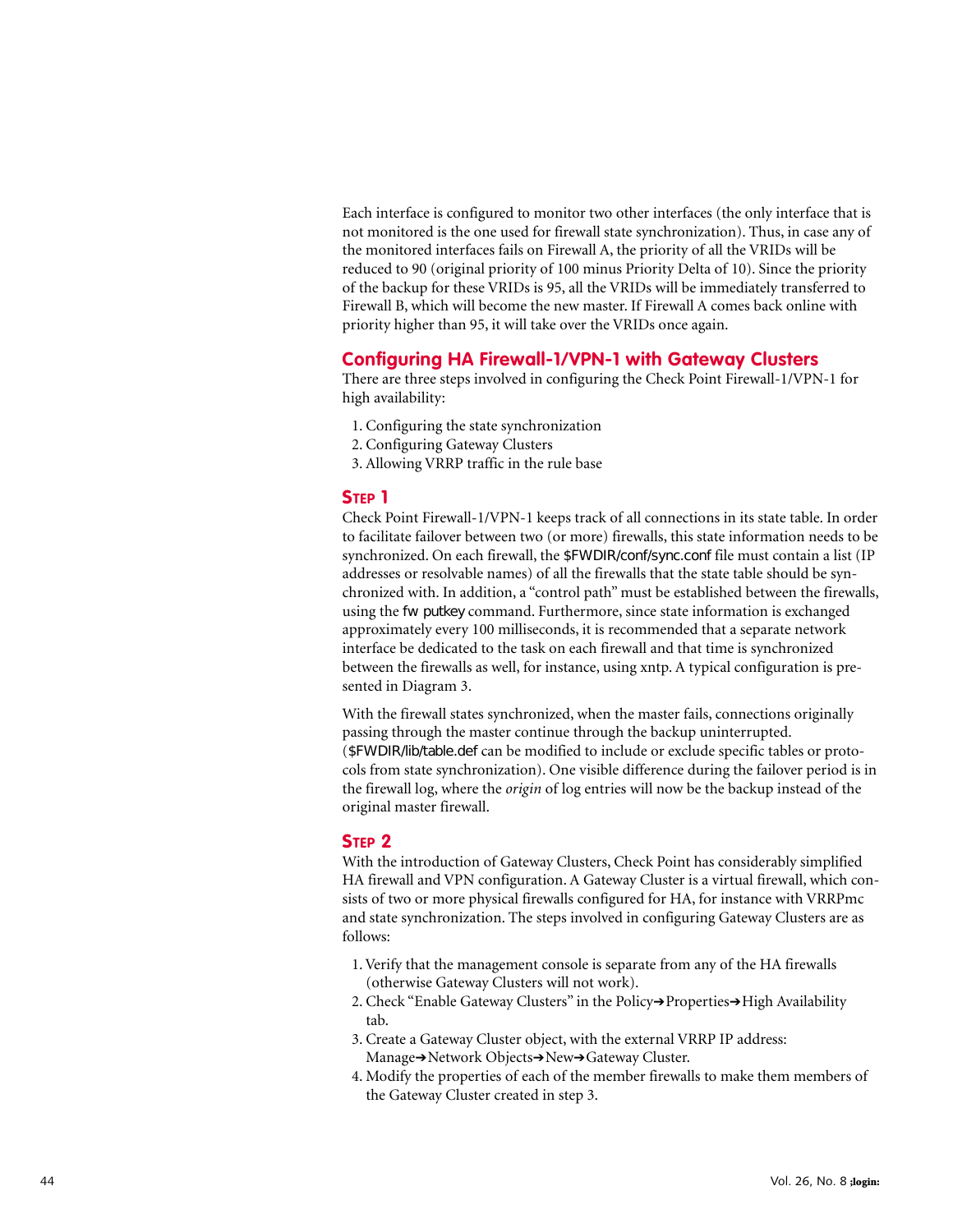Once the firewalls become members of the Gateway Cluster, their individual Authentication, VPN, and Certificate settings disappear from their properties and can now be modified through the Gateway Cluster object. Furthermore, the security policy is now installed on the Cluster instead of on the individual member firewalls. However, by default, the policy install will fail unless it is successful on all the members of the Cluster. (This can be changed by checking off Policy➔Properties➔Security Policy➔Install Security Policy only if it can be successfully installed on ALL selected targets, and by checking off Policy→Properties→High Availability→Install Security Policy on Gateway Cluster only if it can be successfully installed on ALL Gateway Cluster members.) Once the free specific three contents of the California Contents of the Indebter in the California Contents of the California Contents of the California Contents of the California Contents of the California Contents of the

Traffic from the Gateway Cluster may be coming from either the "real" or the VRRP IP addresses. It is important to take this into account when creating firewall rules and objects. Specifically, in VPN configurations, if the remote firewall is using Gateway Clusters and is managed from a different management console, the remote firewall object should be created with the Cluster address and have all the "real" IP addresses for all the firewalls in the Cluster specified in the Interfaces Tab.

#### **STEP 3**

As mentioned before, the master router periodically sends VRRP advertisements to 224.0.0.18. The firewalls should have a rule allowing VRRP advertisements:

1. Verify that the VRRP service is defined (with Match: ip\_p=0x70).

2. Create the VRRP-MCAST-NET workstation object with an address of 224.0.0.18.

3. Create a rule in the security policy to allow VRRP traffic as follows:

| Source   | Destination                                        |  | Service Action Track Install On |
|----------|----------------------------------------------------|--|---------------------------------|
| BackupFW | MasterFW VRRP-MCAST-NET VRRP Accept Long FWCluster |  |                                 |

As mentioned before, if you use the "Install On" field, ensure that Gateway Cluster object (FWCluster in the example above) is used instead of individual firewalls.

#### **Monitoring and Troubleshooting**

The VRRP status can be viewed from the Nokia Voyager, as well as from the command line, using iclid. Following are the iclid commands related to VRRP:

| show vrrp           | quick summary report    |
|---------------------|-------------------------|
| show vrrp interface | interface configuration |
| show vrrp stat      | vrrp stats              |

Furthermore, on the current master, ifconfig displays the VRID IP and MAC addresses along with the actual interface information.

FirewallA# ifconfig -a

…

```
inet 10.0.1.1/24 broadcast 10.0.1.255 vrrpmac 0:0:5e:0:1:1
inet 10.0.1.2/24 broadcast 10.0.1.255
```
By default, a VRRPmc IP address cannot be pinged, although this functionality can be enabled in IPSO 3.3. In addition to being useful for troubleshooting purposes, enabling this feature is required for certain routers and operating systems that will not forward any traffic to a gateway that does not respond to pings (for instance, the "dead gateway detection" in HPUX). Because it is not always possible to know all the specific